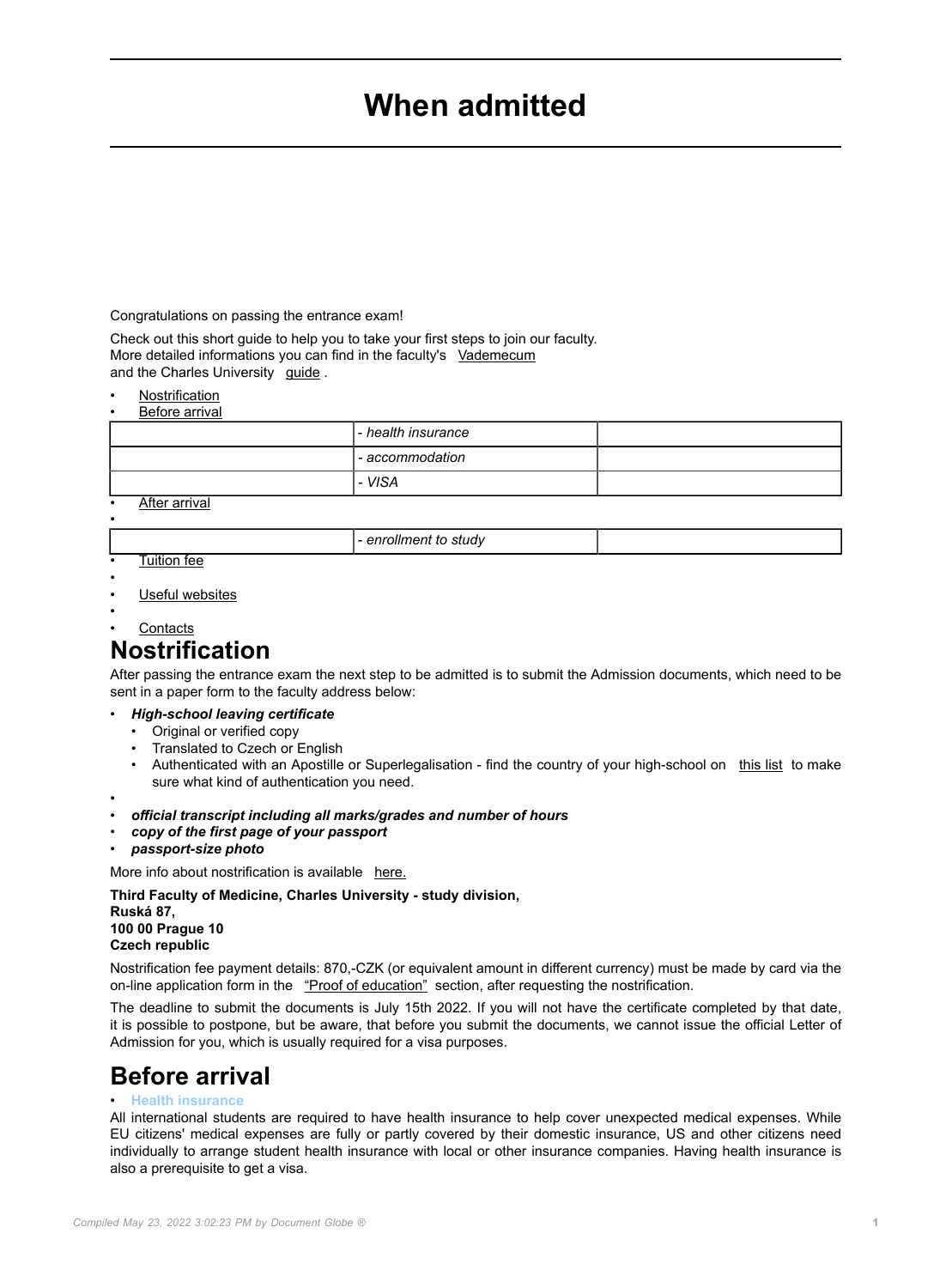#### • **Visa**

If you need a visa, please apply to a Czech Embassy or Consulate well in advance, i.e., three months prior to your departure. Your Letter of Admission from the Dean of the Third Faculty of Medicine, which you will obtain as a successful applicant, will allow you to get one for the initial period of your study in the Czech Republic.

• **Accommodation**

You can arrange private accommodation or get accommodated at the university dorms. If you are interested in accommodation at the university dormitories, the study division helps freshmen to arrange it. In this case make sure to save yourself a spot at the dorms and fill out this [accommodation request](http://dotaznik.lf3.cuni.cz/accommodation) asap. For more details you can visit the dorm website [here](https://kam.cuni.cz/KAMEN-1.html) .

### **After arrival**

### • **Enrolment for new students**

Enrolment is the process by which you become a student of the faculty. It takes place at the beginning of the new academic year (at the end of September or the beginning of October) at the Faculty or at [Dobronice Camp](https://www.lf3.cuni.cz/3LFEN-616.html). You will be notified about the exact date and place after you have passed your entrance exams.

To the enrolment you should go to the room indicated in the instructions you will receive. Please, bring all the documents listed below:

- A passport or another proof of identity
- [Health certificate](#page-0-0) and [vaccination form](#page-0-0)  you can download it here and get confirmed by your GP.

It is required to be vaccinated against **Hepatitis B** and **Measles** before you start your practice in the first study year.

During enrolment you will obtain a folder with:

- A guide to tuition fee payments
- The contracts to be signed by you and the Dean of the Third Faculty of Medicine
- Instructions about your ISIC/student card

• All the information you need to start your study successfully!

Here you can also follow the [schedule](https://www.lf3.cuni.cz/3LFEN-624.html) of the Academic year

• **Reporting requirement**

If you are a citizen of the EU, Iceland, Norway, Liechtenstein or Switzerland, you are required to report any stay of longer than 30 days in the Czech Republic to the local Foreign Police Department. See details on the Czech Ministry of the Interior [website](https://www.mvcr.cz/mvcren/article/information-for-schools-and-students.aspx?q=Y2hudW09Mg%3D%3D) .

## **Tuition fee**

Student is obliged to pay the fee related to the study in foreign language in the master's study program General Medicine taken in English,

in the amount of **CZK 350 000** per one academic year.

The deadline to pay the tuition fee is due to 30th October, by bank transfer to the following bank account (the faculty does not accept cash):

| Name of the account: | Charles University, Third Faculty of Medicine     |  |
|----------------------|---------------------------------------------------|--|
| Bank name:           | Ceskoslovenska obchodni banka, Branch (corporate) |  |
| Address:             | Na Porici 24, 115 20 Prague 1, Czech Republic     |  |
| Account number:      | 0500081433/0300                                   |  |
| <b>SWIFT</b> code    | <b>ICEKOCZPP</b>                                  |  |
| IBAN:                | ICZ 82 0300 0000 0005 0008 1433                   |  |

Don't forget to put your name and surname and VARIABLE SYMBOL, which you can find on the Decision on tuition fee you received during your enrolment.

### **Useful websites**

[Regulations for organisation of the studies](#page-0-0) Student information system [https://is.cuni.cz/](https://is.cuni.cz/studium/eng/index.php?sso_id=e21c0bb271af1511ff1abce5c5628a46) Výuka application <https://inis17.lf3.cuni.cz/vyuka/> Moodle [https://dl3.cuni.cz/](https://dl3.cuni.cz/?lang=en) Electronic timetable [https://rozvrh.lf3.cuni.cz/](https://rozvrh.lf3.cuni.cz/kalendar/) Faculty facebook <https://www.facebook.com/3lfuk> CAS password change/update [https://ldapuser.cuni.cz/](https://ldapuser.cuni.cz/language/switch?lang=en)

### **Contacts**

The study division is available for you via e-mail or phone from Monday to Friday, 7:30am - 12pm and 1pm - 4pm.